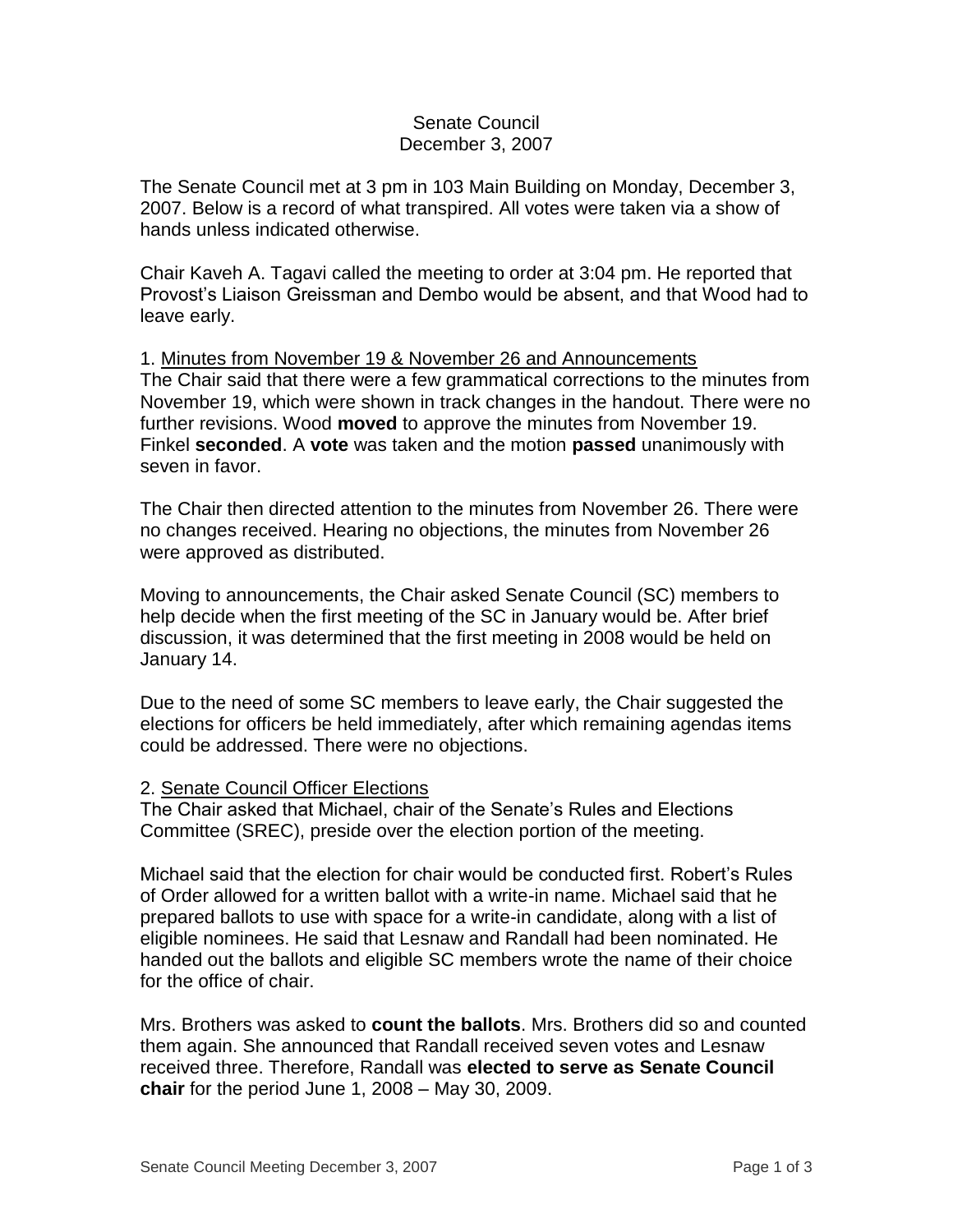Michael then moved to the election for vice chair. He noted that Aken had been nominated for the office of vice chair, but SC members could also write in a candidate. He distributed the ballots and instructed SC members to write down the name of their choice for SC vice chair.

Mrs. Brothers was asked to **count the ballots**. Mrs. Brothers did so and counted them again. She announced that Aken received nine votes and Piascik received one. Therefore, Aken was **elected to serve as Senate Council vice chair** for the period June 1, 2008 – May 30, 2009.

The Chair congratulated the winners. He also offered profuse thanks to departing SC members Harley, Lesnaw and Thelin for all their hard work on the SC and their helpful insights.

After brief discussion, SC members determined there was no need for another SC meeting in December, as there were no pending items requiring action prior to the end of the calendar year.

The Chair asked SC members to look at the proposed nominees for service on the Social Sciences Academic Area Advisory Committee. There being no objections to the two names submitted, Lesnaw **moved** to approve the two names for submission to the Office of the President. Michael **seconded**. A **vote** was taken and the motion **passed** unanimously with nine in favor.

After a reminder from the Chair about the breakfast with President Todd, a few more members noted they would like to attend but had not yet indicated as much.

## 3. Academic Calendars

The Chair referred SC members to the calendars in the handout. He said that if there were concerns about a specific calendar, the calendars could be approved separately.

Wood **moved** to approve the calendars on the agenda. Piascik **seconded**. A **vote** was taken on the motion to approve the following calendars: [2008 -](http://www.uky.edu/USC/New/files/20071203/2008-2009.pdf) 2009 [calendar;](http://www.uky.edu/USC/New/files/20071203/2008-2009.pdf) 2010 - [2011 tentative calendar;](http://www.uky.edu/USC/New/files/20071203/2010-2011%20Tentative.pdf) 2008 - [2009 dentistry calendar;](http://www.uky.edu/USC/New/files/20071203/2008-2009%20Dentistry.pdf) [2010 -](http://www.uky.edu/USC/New/files/20071203/2010-2011%20Dentistry%20tentative.pdf) [2011 tentative dentistry calendar;](http://www.uky.edu/USC/New/files/20071203/2010-2011%20Dentistry%20tentative.pdf) 2008 - [2009 law calendar;](http://www.uky.edu/USC/New/files/20071203/2008-2009%20Law.pdf) [2010 -](http://www.uky.edu/USC/New/files/20071203/2010-2011%20tentative%20Law.pdf) 2011 [tentative law calendar;](http://www.uky.edu/USC/New/files/20071203/2010-2011%20tentative%20Law.pdf) 2008 - [2009 medicine calendar;](http://www.uky.edu/USC/New/files/20071203/2008-2009%20Medicine.pdf) and 2010 - [2011 tentative](http://www.uky.edu/USC/New/files/20071203/2010-2011%20tentative%20Medicine.pdf)  [medicine calendar.](http://www.uky.edu/USC/New/files/20071203/2010-2011%20tentative%20Medicine.pdf) The motion **passed** unanimously with nine in favor.

## 4. [Tentative Senate Agenda for December 10](http://www.uky.edu/USC/New/files/20071203/Tentative%20Senate%20Agenda%20for%2012-10.pdf)

The Chair asked that the change in method of appointment to the graduate faculty be added to the agenda. Wood **moved** thusly. Harley **seconded**. Wood asked about one proposed Senate agenda item that had not been heard by the SC – it had been included by mistake.